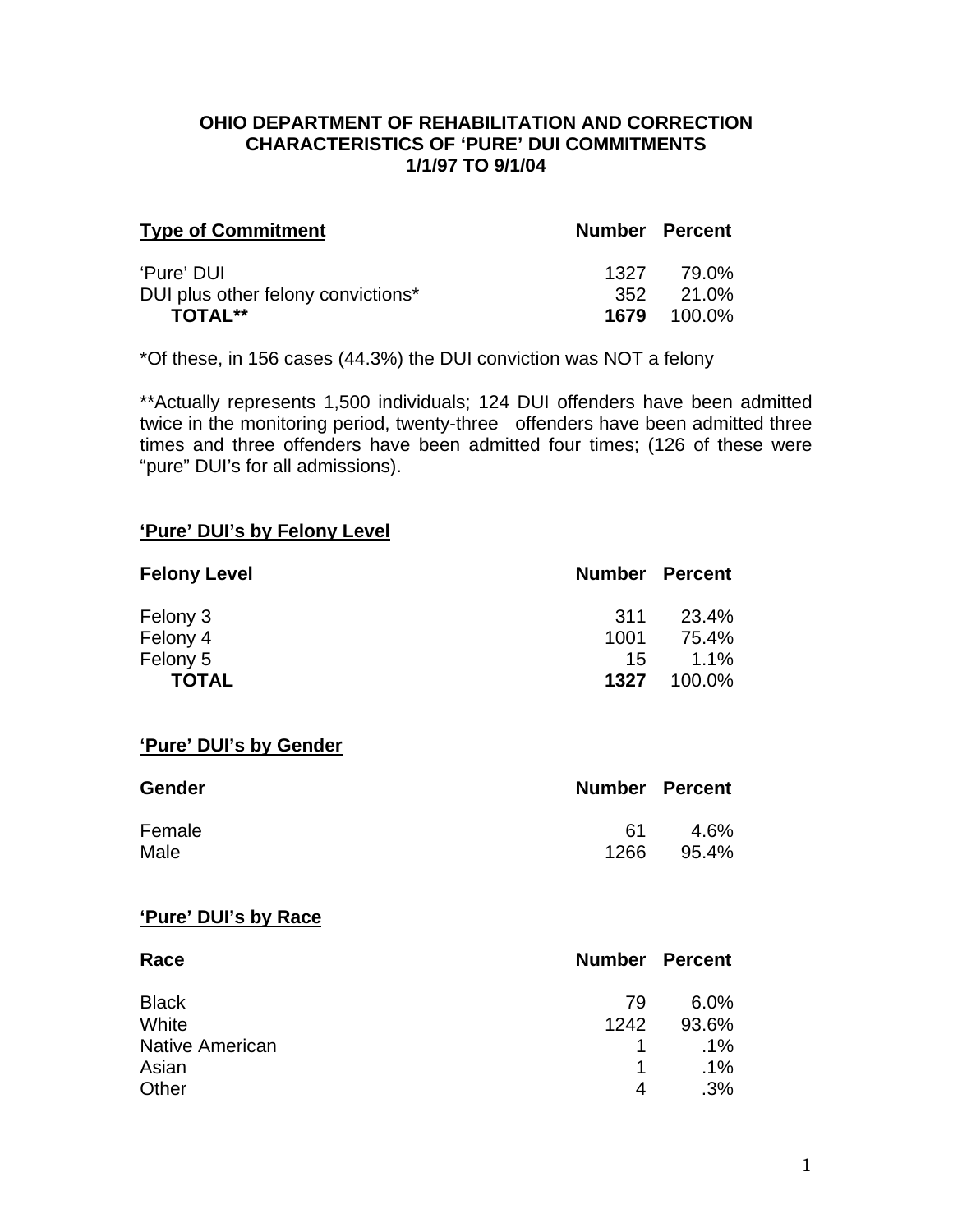# **'Pure' DUI's by Age at Commitment**

| <b>Age at Commitment</b> | <b>Number Percent</b> |       |
|--------------------------|-----------------------|-------|
| 25 and under             | 67                    | 5.0%  |
| 26 to 30                 | 193                   | 14.5% |
| 31 to 35                 | 256                   | 19.3% |
| 36 to 40                 | 327                   | 24.6% |
| 41 to 45                 | 279                   | 21.0% |
| 46 to 50                 | 127                   | 9.6%  |
| Over 50                  | 78                    | 5.9%  |

| Range = $19$ to $77$ | Median = $38$ |
|----------------------|---------------|
| Mean $= 37.9$        | Mode $= 38$   |

# **'Pure' DUI'S by Security Classification**

| <b>Security Level</b>                |      | <b>Number Percent</b> |
|--------------------------------------|------|-----------------------|
| Level 1-A                            | 72.  | $5.4\%$               |
| Level 1-B                            | 1005 | 75.7%                 |
| Level 2                              | 142  | 10.7%                 |
| Level $3^*$                          | 108  | $8.1\%$               |
| *Includes inmates still in reception |      |                       |

## **'Pure' DUI's by County of Commitment**

| <b>County of Commitment</b> | <b>Number</b> | <b>Percent</b> |
|-----------------------------|---------------|----------------|
| Cuyahoga                    | 104           | 7.8%           |
| Summit                      | 103           | 7.8%           |
| <b>Stark</b>                | 92            | 6.9%           |
| Franklin                    | 75            | 5.7%           |
| Hamilton                    | 74            | 5.6%           |
| Lorain                      | 63            | 4.7%           |
| Clermont                    | 51            | 3.8%           |
| <b>Butler</b>               | 49            | 3.7%           |
| Lake                        | 40            | 3.0%           |
| Warren                      | 32            | 2.4%           |
| Portage                     | 31            | 2.3%           |
| <b>All Other Counties</b>   | 624           | 47.0%          |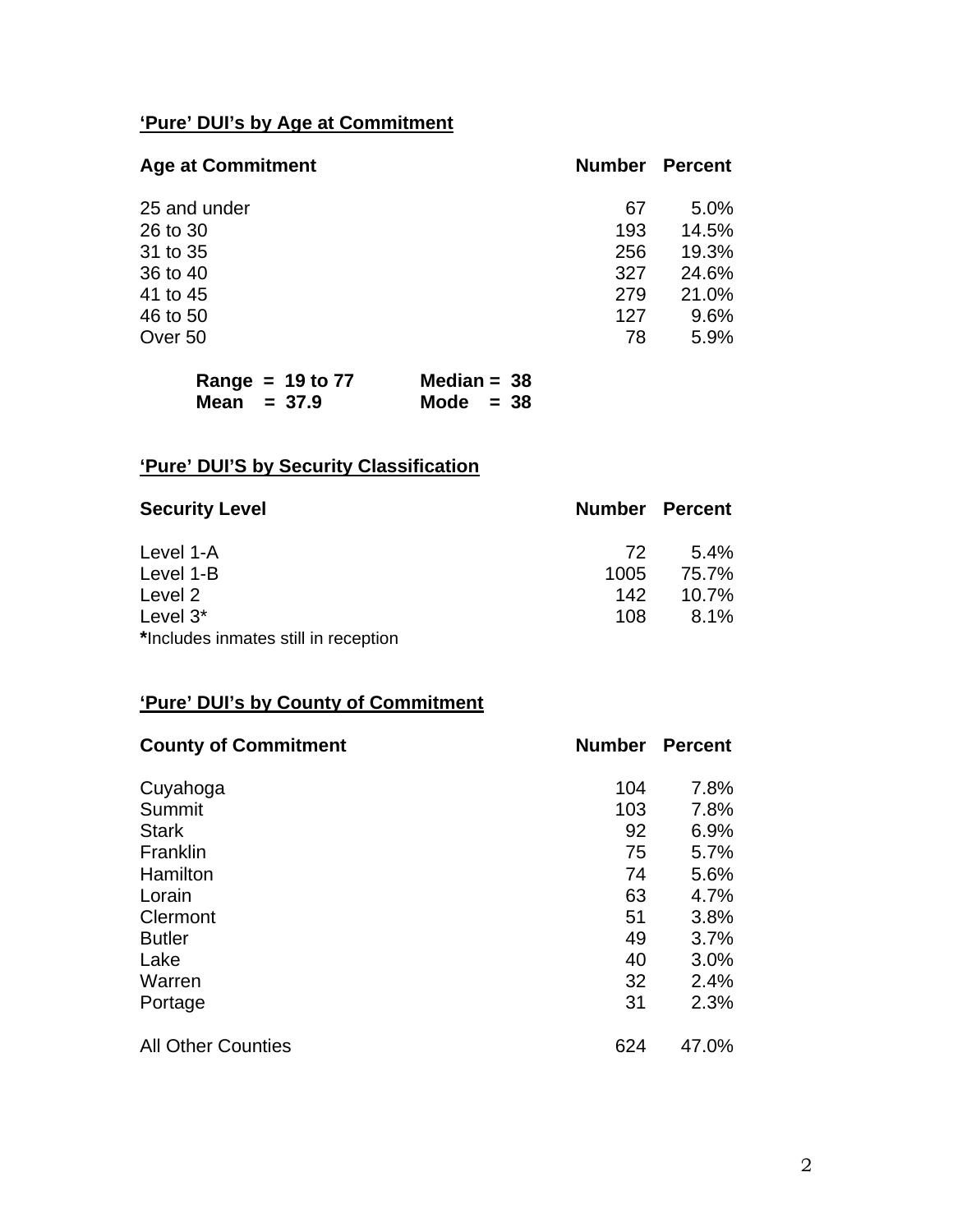# **'Pure' DUI's by Current Status**

| <b>Current Status</b>                  | <b>Number</b> | <b>Percent</b> |
|----------------------------------------|---------------|----------------|
| <b>Currently Incarcerated</b>          | 234           | 17.6%          |
| <b>Judicial Release</b>                | 210           | 15.8%          |
| <b>Released under PRC</b>              | 619           | 46.6%          |
| Released to Appeal Bond                | 4             | .3%            |
| <b>Furlough (Transitional Control)</b> | 38            | 2.9%           |
| <b>Vacated Sentence</b>                | 10            | .8%            |
| <b>Court Order</b>                     | 10            | .8%            |
| Death of Inmate                        | 6             | .5%            |
| Released at Expiration of Prison Term* | 196           | 14.8%          |

\*Released without post-release control; of the 168 releases in 2004, 110 were expiration of prison term (65.5%), compared with 24 inmates released onto PRC (seventeen of whom had successfully completed the IPP sentence reduction program).

## **'Pure' DUI's by Length of Sentence (in months)**

| <b>Length of Sentence</b>           |     | <b>Number Percent</b> |
|-------------------------------------|-----|-----------------------|
| Two Months (mandatory sentence)     | 28  | $2.1\%$               |
| Three to Six months                 | 185 | 13.9%                 |
| Seven to Eleven months              | 147 | 11.1%                 |
| Twelve months                       | 374 | 28.2%                 |
| Thirteen to Seventeen months        | 142 | 10.7%                 |
| Eighteen months                     | 114 | 8.6%                  |
| Nineteen to Twenty-four Months      | 157 | 11.8%                 |
| <b>Twenty-five to Thirty Months</b> | 64  | 4.8%                  |
| Thirty-one to Thirty-five Months    | 0   |                       |
| Thirty-six months                   | 67  | 5.0%                  |
| Forty-eight to Fifty-nine Months    | 31  | 2.3%                  |
| <b>Sixty Months</b>                 | 17  | 1.3%                  |
| Mode $= 12$ months                  |     |                       |
| Median $= 12$ months<br>Mean        |     | $= 16.4$ months       |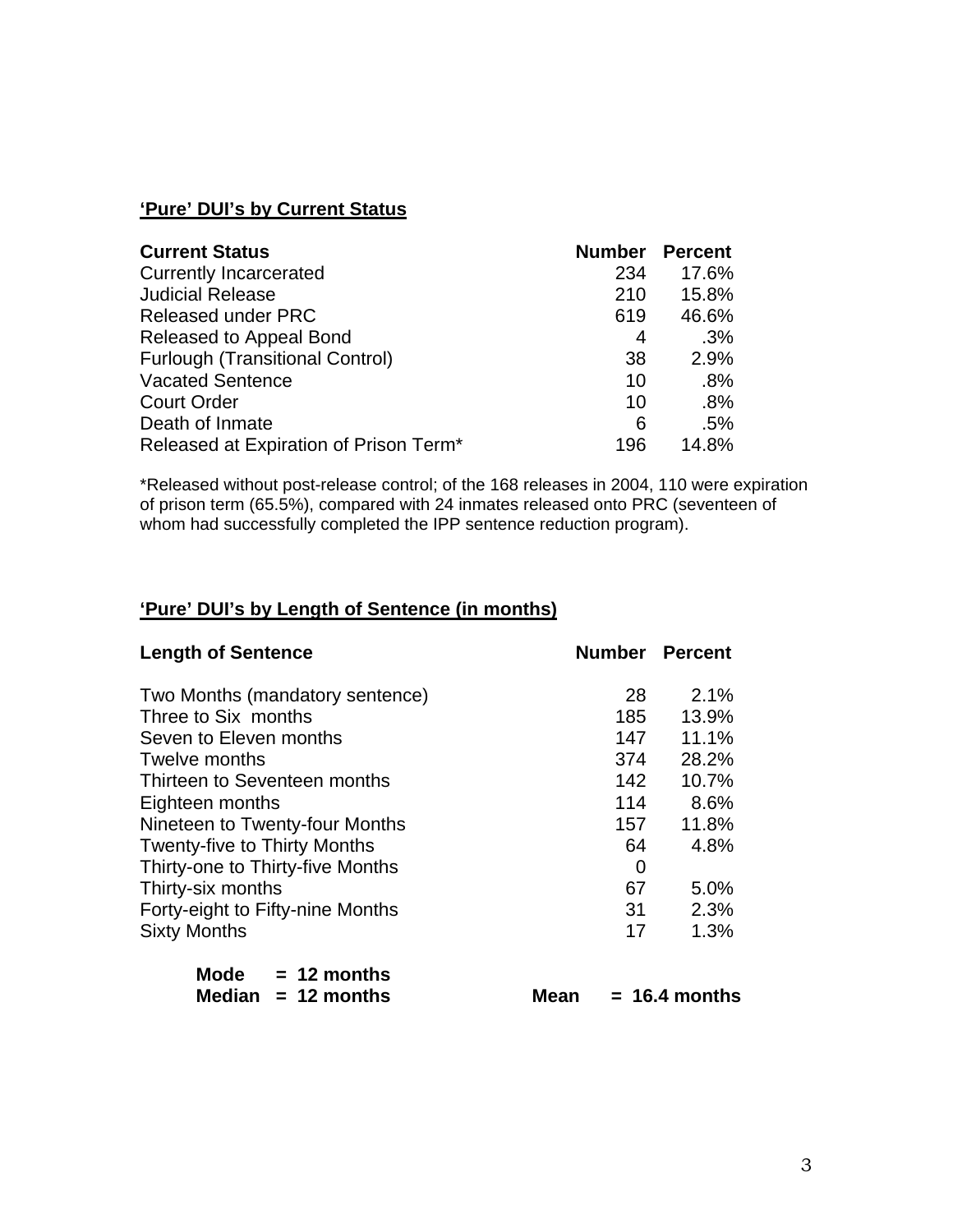# **'Pure' DUI's by Number of Prior Incarcerations**

| <b>Number of Prior Incarcerations</b> | <b>Number Percent</b> |       |
|---------------------------------------|-----------------------|-------|
| None                                  | 788                   | 59.4% |
| One                                   | 304                   | 22.9% |
| Two                                   | 139                   | 10.5% |
| Three or more                         | 96                    | 7.2%  |

### **'Pure' DUI's Currently Incarcerated by Parent Institution\* (9/1/04)**

|                                               |                         |                | # in |
|-----------------------------------------------|-------------------------|----------------|------|
| <b>Institution</b>                            | <b>Number</b>           | <b>Percent</b> | Camp |
| <b>Allen Correctional Institution</b>         | 6                       | 2.6%           |      |
| <b>Belmont Correctional Institution</b>       | 6                       | 2.5%           | 1    |
| <b>Chillicothe Correctional Institution</b>   | 14                      | 6.0%           |      |
| <b>Corrections Reception Center</b>           | 14                      | 6.0%           |      |
| Dayton Correctional Institution               | 1                       | .4%            |      |
| <b>Franklin Pre-Release Center</b>            | 1                       | .4%            |      |
| <b>Grafton Correctional Institution</b>       | 6                       | 2.6%           |      |
| <b>Hocking Correctional Institution</b>       | $\overline{2}$          | .9%            |      |
| <b>Lake Erie Correctional Institution</b>     | $\overline{\mathbf{4}}$ | 1.7%           |      |
| <b>Lebanon Correctional Institution</b>       | 1                       | .4%            | 1    |
| <b>London Correctional Institution</b>        | 8                       | 3.4%           | 1    |
| <b>Lorain Correctional Institution</b>        | $\overline{7}$          | 3.0%           |      |
| <b>Madison Correctional Institution</b>       | 1                       | .4%            |      |
| <b>Mansfield Correctional Institution</b>     | 1                       | .4%            | 1    |
| <b>Marion Correctional Institution</b>        | 4                       | 1.7%           |      |
| <b>Noble Correctional Institution</b>         | 8                       | 3.4%           |      |
| <b>North Central Correctional Institution</b> | 8                       | 3.4%           |      |
| North Coast Correctional Treatment Facility   | 106                     | 45.3%          |      |
| <b>Northeast Pre-Release Center</b>           | 5                       | 2.1%           |      |
| Ohio Reformatory for Women                    | 4                       | 1.7%           |      |
| <b>Pickaway Correctional Institution</b>      | 10                      | 4.3%           |      |
| <b>Richland Correctional Institution</b>      | 3                       | 1.3%           |      |
| <b>Ross Correctional Institution</b>          | 4                       | 1.7%           | 3    |
| Southeastern Correctional Institution         | 3                       | 1.3%           |      |
| <b>Toledo Correctional Institution</b>        | 6                       | 2.6%           | 1    |
| <b>Trumbull Correctional Institution</b>      | $\overline{2}$          | .8%            |      |
| $N = 234$                                     |                         |                |      |

\*Includes inmates out to court

\*\* Camp Meridian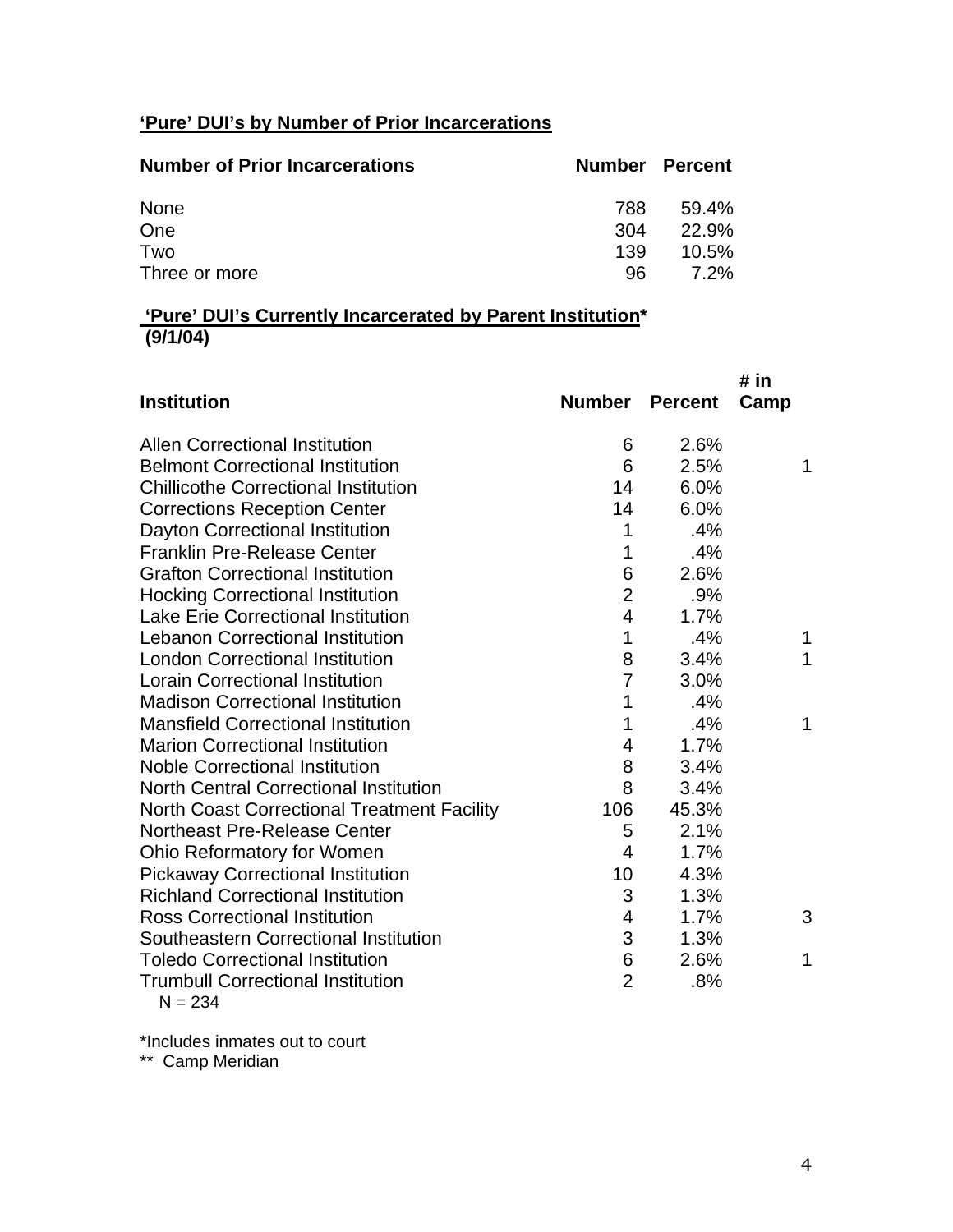## **'PURE' DUI OFFENDERS COMPARISON OF SELECTED RELEASE TYPES DEMOGRAPHICS AND TIME SERVED/TIME SAVED VARIABLES 9/1/04**

|                                                                                | <b>Release Types</b>        |                       |                                         |                          |                            |                       |                                                     |              |  |
|--------------------------------------------------------------------------------|-----------------------------|-----------------------|-----------------------------------------|--------------------------|----------------------------|-----------------------|-----------------------------------------------------|--------------|--|
| <b>Variables</b>                                                               | Post-<br>Release<br>Control |                       | IPP with<br>Post-<br>Release<br>Control |                          | <b>Judicial</b><br>Release |                       | Expiration<br>of Sentence<br>with No<br>Supervision |              |  |
|                                                                                | N                           | $\%$ *                | N                                       | $\%$ *                   | N                          | $\%$ *                | N                                                   | $\%$ *       |  |
| <b>TOTAL</b>                                                                   | 409                         |                       | 208                                     |                          | 210                        |                       | 196                                                 |              |  |
| Race:<br>White<br>African-American<br><b>Native American</b><br>Asian<br>Other | 387<br>20<br>$\overline{2}$ | 94.6<br>4.9<br>$.5\,$ | 199<br>6<br>1<br>$\overline{2}$         | 95.7<br>2.9<br>.5<br>1.0 | 197<br>12<br>$\mathbf{1}$  | 93.8<br>5.7<br>$.5\,$ | 183<br>13                                           | 93.4<br>6.6  |  |
| Gender:<br>Male<br>Female                                                      | 396<br>13                   | 96.8<br>3.2           | 208                                     | 100.0                    | 187<br>23                  | 89.0<br>11.0          | 185<br>11                                           | 94.4<br>5.6  |  |
| Age:<br>Mean<br>Median<br>Mode                                                 | 37.6<br>37.0<br>36.0        |                       | 38.0<br>38.5<br>38.0***                 |                          | 36.9<br>37.0<br>38.0       |                       | 37.6<br>38.0<br>40.0**                              |              |  |
| <b>Commitment County:</b><br>Major Urban**<br><b>All Others</b>                | 186<br>223                  | 45.5<br>54.5          | 70<br>138                               | 33.7<br>66.3             | 68<br>142                  | 32.4<br>67.6          | 82<br>114                                           | 41.8<br>58.2 |  |

\*Column totals = 100%

\*\*Cuyahoga, Franklin, Hamilton, Lucas, Montgomery, Stark and Summit

\*\*\*Multiple modes; lowest value is shown.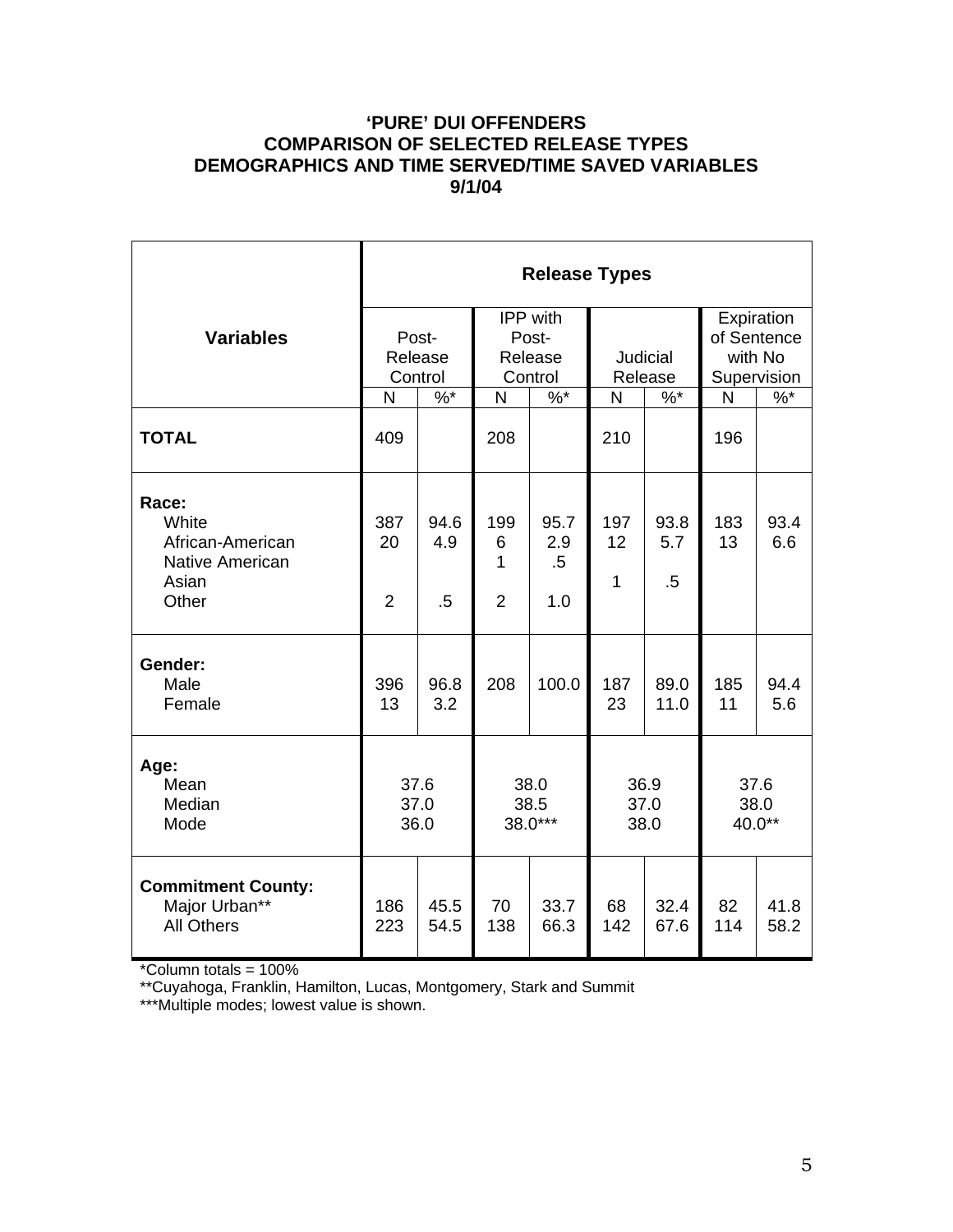|                                                                                       | <b>Release Types</b>        |              |                        |              |                    |              |               |              |
|---------------------------------------------------------------------------------------|-----------------------------|--------------|------------------------|--------------|--------------------|--------------|---------------|--------------|
|                                                                                       |                             |              | IPP with               |              |                    |              | Expiration of |              |
| <b>Variables</b>                                                                      | Post-<br>Release<br>Control |              | Post-                  |              |                    |              | Sentence      |              |
|                                                                                       |                             |              | Release                |              | Judicial           |              | (with No      |              |
|                                                                                       |                             |              | Control                |              | Release            |              | Supervision)  |              |
|                                                                                       | N                           | $\%$ *       | N                      | $%$ *        | N                  | $%^*$        | N             | $\%$         |
| <b>Sentence Length</b><br>(Months):<br>Mean                                           | 10.9                        |              | 18.6                   |              | 17.0               |              | 13.1          |              |
| Median                                                                                | 12.0                        |              | 15.0                   |              | 15.0               |              | 12.0          |              |
| Mode                                                                                  | 12.0                        |              | 12.0                   |              | 12.0               |              | 12.0          |              |
|                                                                                       |                             |              |                        |              |                    |              |               |              |
| <b>Number of Priors:</b>                                                              |                             |              |                        |              |                    |              |               |              |
| None<br>One                                                                           | 225<br>99                   | 55.0<br>24.2 | 137<br>54              | 65.9<br>26.0 | 144<br>37          | 68.6<br>17.6 | 119<br>46     | 60.7<br>23.5 |
| Two                                                                                   | 42                          | 10.3         | 14                     | 6.7          | 18                 | 8.6          | 21            | 10.7         |
| Three or More                                                                         | 43                          | 10.5         | 3                      | 1.4          | 11                 | 5.2          | 10            | 5.1          |
|                                                                                       |                             |              |                        |              |                    |              |               |              |
| <b>Time Served (Months):</b>                                                          |                             |              |                        |              |                    |              |               |              |
| Mean                                                                                  | 8.5                         |              | 5.7                    |              | 4.9                |              | 10.4          |              |
| Median                                                                                | 7.8                         |              | 5.0                    |              | 3.3                |              | 8.1           |              |
| Mode                                                                                  | $4.6**$                     |              | 4.8                    |              | 2.3                |              | 5.3           |              |
|                                                                                       |                             |              |                        |              |                    |              |               |              |
| <b>Time Saved Through</b><br><b>Early Release (Months):</b><br>Mean<br>Median<br>Mode | N/A                         |              | 11.8<br>7.5<br>$6.7**$ |              | 11.5<br>9.3<br>9.2 |              | N/A           |              |

\*Column totals = 100%

\*\*Multiple modes; lowest value is shown